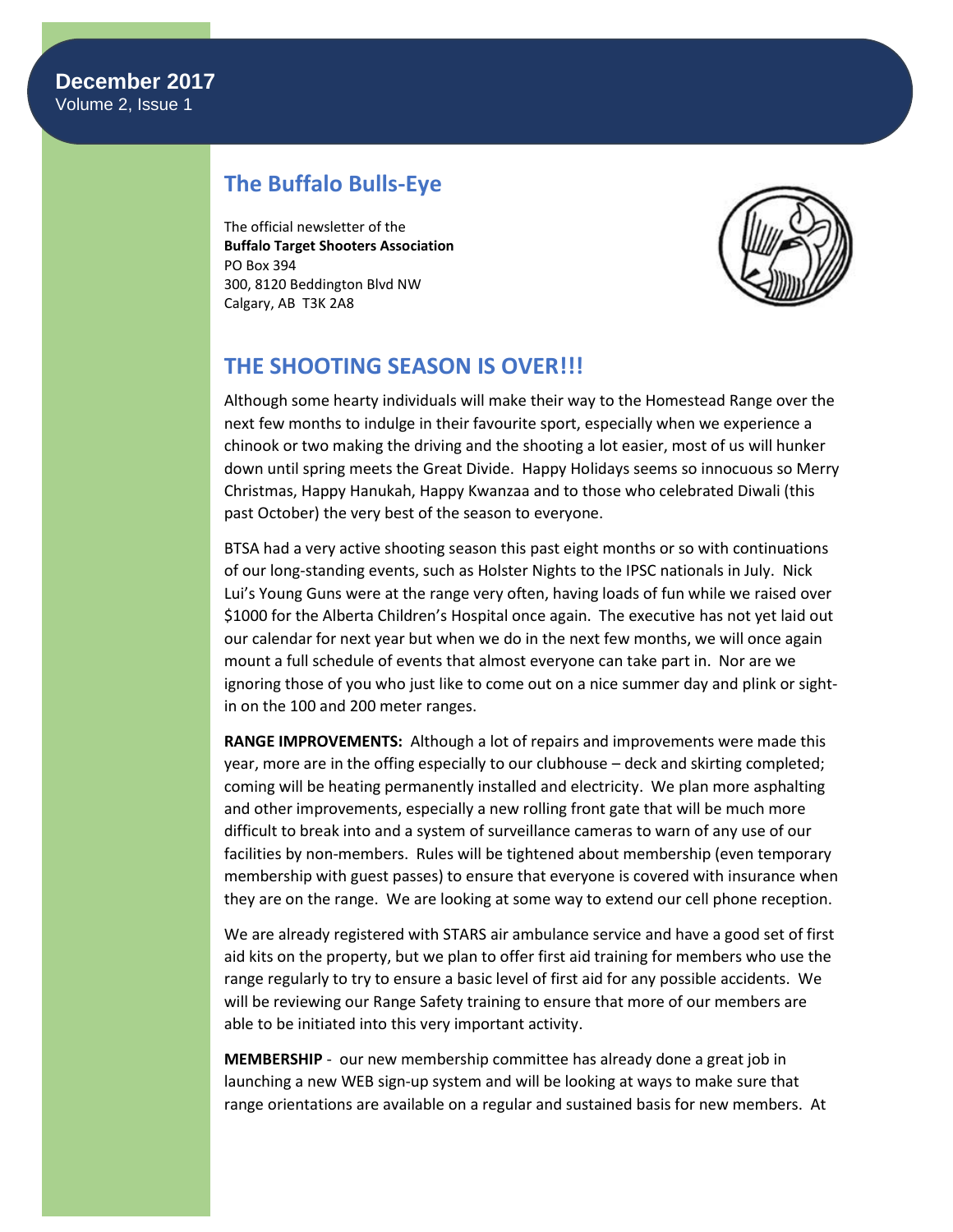the end of January, when we know how many continuing members have re-signed for the new year, we will open up our membership list again, aiming to maintain our topped up level for this year at about 600 members (425 Families).

To do all of this, we have been operating with a Board and an executive that sometimes cannot meet because they do not have a quorum. It is a struggle, quite frankly, to get the volunteer person power we need to carry out all our activities and our basic range and membership maintenance. To put it bluntly, **WE NEED VOLUNTEERS** from among you to help us run this club more efficiently. To expect six to eight already busy people to do all the work it takes to maintain the range, monitor safety, help with clean-ups and new construction and do all the rest of the required work is to expect too much. We are all shooters and love our sport, but we need more of you to help us out. So at the Annual General Meeting on January 14, please show up and volunteer for one of our several committees so that we can call on you in the upcoming season.

**Happy New Year** to all of you,

*– David Bercuson, Board Chair*

# **UPCOMING ANNUAL GENERAL MEETING – MARK YOUR CALENDARS!**

Location: Delta Hotels Calgary South – 135 Southland Drive SE T2J 5X5 Time: 11:00 AM – 12:30 PM Room TBD

One major item will be presentation of **Restated By-laws** for the BTSA and once approved will be filed with the Societies Registry. It will be critical to ensure we have a quorum at the AGM – your attendance will be Appreciated. A separate email notification will go out to all members in the next couple of weeks with more information. Also, please note that the **APRA AGM** will be at the same venue commencing at 1 PM

### **YOUNG GUNS – ACTION SHOOTING LEAGUES - GREAT YEAR!**

This year I've had the pleasure of directing 2 highly successful BTSA programs: Young Guns, our youth shooting program and Action Shooting League, our program to introduce shooters to the basics of Action Shooting.

#### **Young Guns**

• With Young Guns, we have held 6 Young Gun Shoots, 4 on our range with between 30 and 50 youths participating per event. One will be a recurring annual Youth Competition, the "Annual BTSA Stampede Young Guns." While each event is different, shooters can expect a variety of stages that test basic skills Basic Run and Gun, Steel plates, and static bullseye.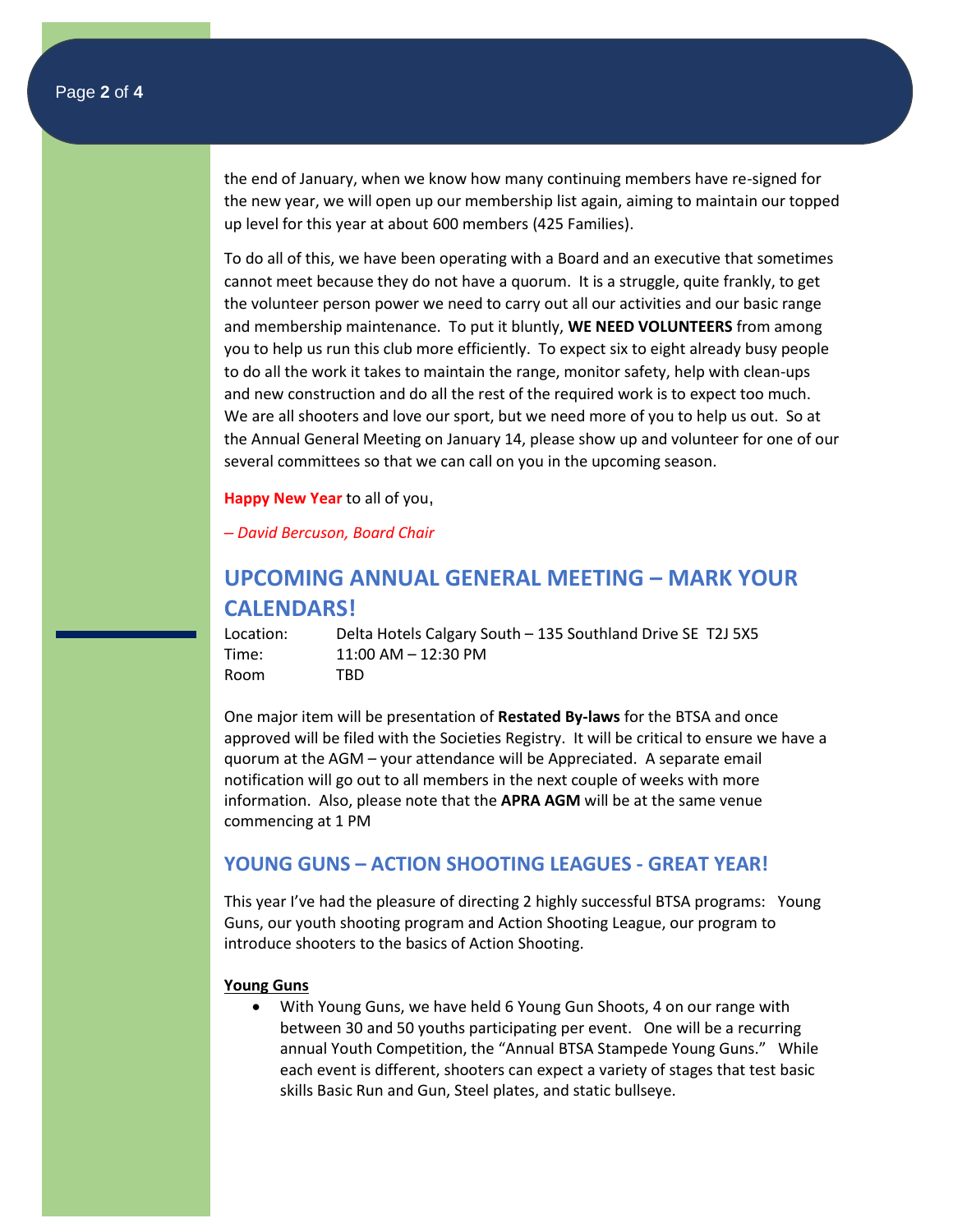• With generous support from our long time supporter, J.R. Cox, we also held 3 Young Guns Action Shooting Clinics at The Shooting Edge. There, small groups of students practiced basic "Run and Gun" in a classroom setting with trainer firearms. J.R. and the Shooting Edge, as always were also extremely supportive of the Alberta Children's Hospital Foundation Shoot, donating a full membership as a prize as well as bringing out "Truck Norris" to support the event. A large contingent of Young Gun shooters participated to support that excellent cause.

#### **Action Shooting League**

- With our Action Shooting League (ASL), we held 15 events on every Monday between Spring and Fall with 10-30 participants. ASL is member driven, and while most of our members wish to shoot in a multi-gun format, we intentionally design stages such that anyone with as little equipment as a pistol can participate. We are intentional in running the program to be as inclusive as possible, accommodating beginners and high level competitors.
- I am very pleased to introduce a group of BTSA members I believe will be rising stars in the Alberta (and international) 3-Gun scene: Team "Nameless 3-Gun", who has been a mainstay and major supporter of many BTSA programs. If you see this highly energetic group of young men on the range, be sure to give them a shout out. Already, they have started to dominate the local 3-Gun circuit and I am excited to see them make a name for themselves Provincially, Nationally, and Internationally.
- There is a near bottomless list of volunteers I wish I could thank for their continued support in running these programs. Hard working, strong, committed members and supporters who are passionate about the shooting sports and about our club - none of the programs I direct could be possible without your efforts. I can't say enough how thankful I am to all of you and I say with all earnestness, you are the ones who made this all possible.
- One particular member worth highlighting is my good friend Chris Siever, who has managed BTSA Memberships for the past 8 years. Membership is perhaps the most critical component of BTSA's administration, and the task of processing and managing over 500 applications per year is absolutely staggering. Please join me in giving Chris a big thanks for his dedication and service to both this portfolio, as well as being a mainstay volunteer to many other BTSA programs.

Thanks to you all, and I hope to see you on the range soon! *Nic Lui – Young Guns, Action Shooting, Membership Committee Chair*

### **COMPETITION NEWS**

#### **IPSC Canadian Nationals – July 2017**

The Competition was attended by over 360 Shooters. Several of the top US Shooters attended and a team from Czechoslovakia. There were shooters from every Province of our great Country. Also had very good participation from various sponsors. There was